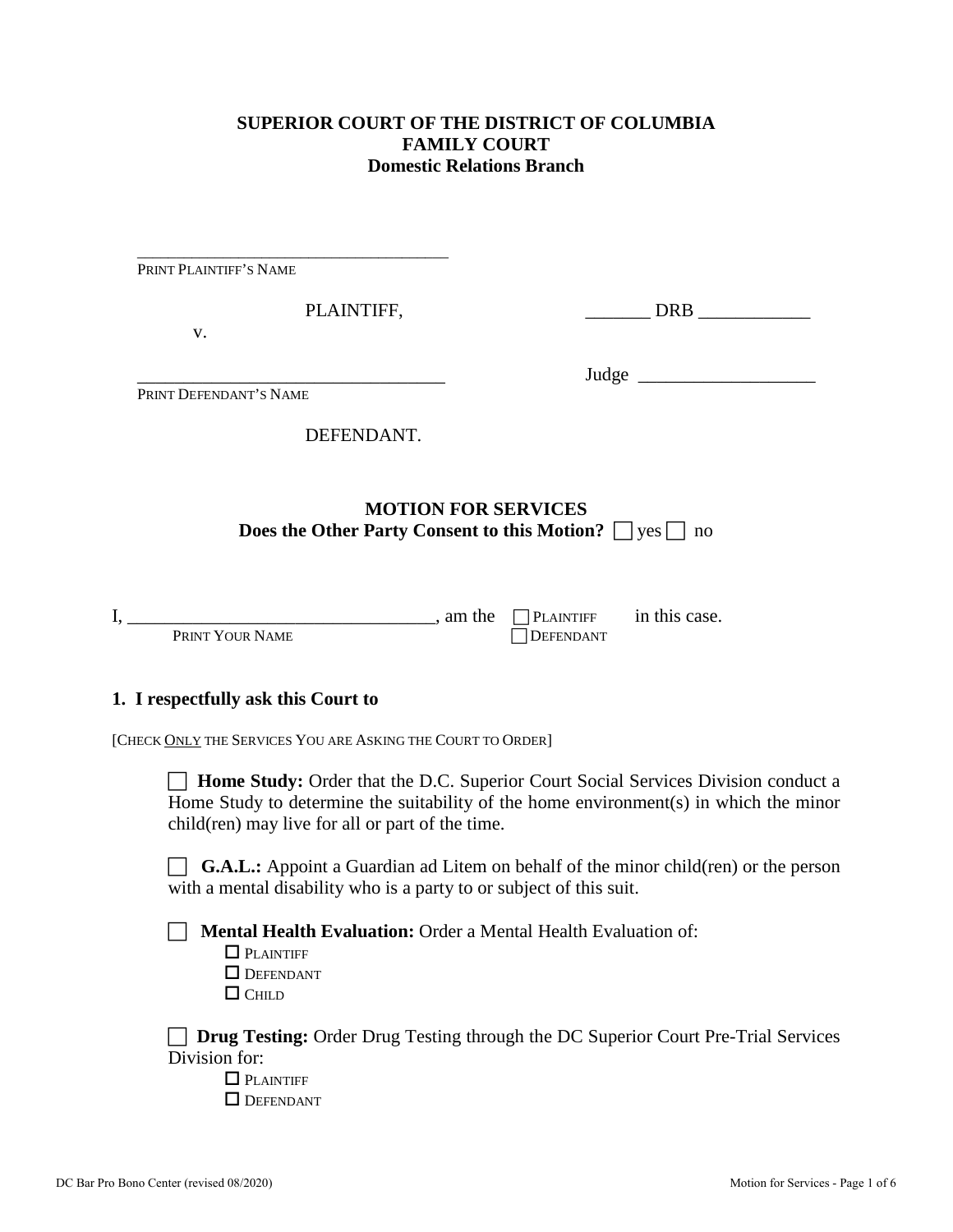**2. There is good cause to grant my request because:**

# **Request for Relief**

### **I RESPECTFULLY REQUEST that** the Court grant my Motion for Services.

#### **I ALSO REQUEST that the Court award any other relief it considers fair and proper.**

 $I \cap$  DO request an oral hearing in front of the judge on this motion.  $\Box$  DO NOT

I declare under penalty of perjury that the foregoing is true and correct*.* 

*If this document is to be signed outside the geographic boundaries of the United States, Puerto Rico, the United States Virgin Islands, and any territory or insular possession subject to the jurisdiction of the United States, additional requirements must be met prior to signing. See Super. Ct. Dom. Rel. R. 2(c)(1)(B).*

| SIGN YOUR NAME. Add slashes to either side /like this/ to sign electonically. | <b>DATE</b>          |
|-------------------------------------------------------------------------------|----------------------|
| PRINT YOUR NAME                                                               | <b>PHONE NUMBER</b>  |
| <b>HOME ADDRESS 1</b>                                                         | <b>EMAIL ADDRESS</b> |
| <b>HOME ADDRESS 2</b>                                                         |                      |
| <b>SUBSTITUTE ADDRESS: CHECK BOX IF YOU</b>                                   |                      |

HAVE WRITTEN SOMEONE ELSE'S ADDRESS BECAUSE YOU FEAR HARASSMENT OR HARM.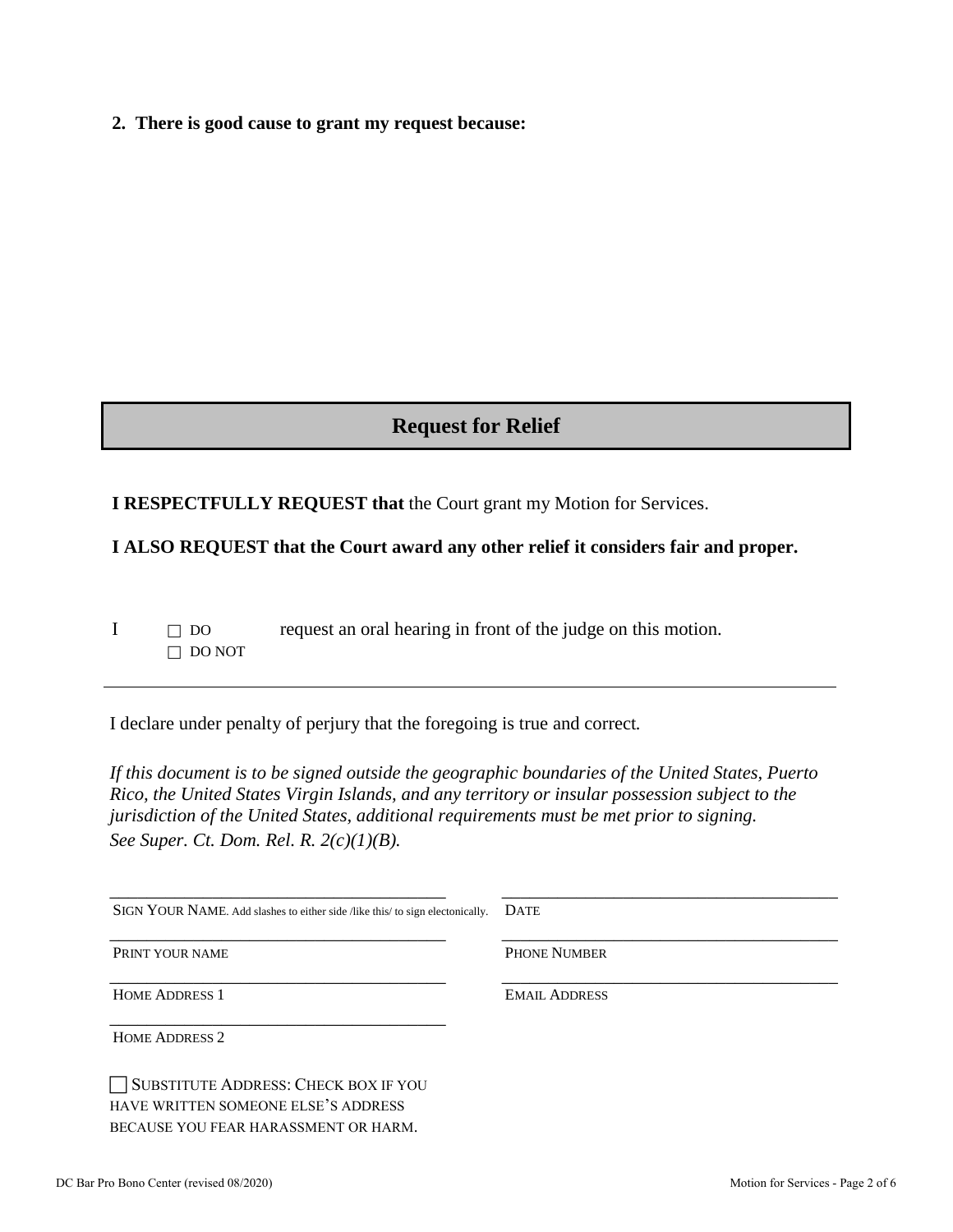### **POINTS AND AUTHORITIES IN SUPPORT OF MOTION FOR SERVICES**

In support of this Motion, I refer to:

- 1. Super. Ct. Dom. Rel. R. 7(b).
- 2. Super. Ct. Dom. Rel. R. 17(c) and 35.
- 3. D.C. Code § 16-918(b).
- 4. The record in this case.
- 5. The attached supporting document(s), if any.

[LIST ANY DOCUMENTS THAT YOU ARE ATTACHING]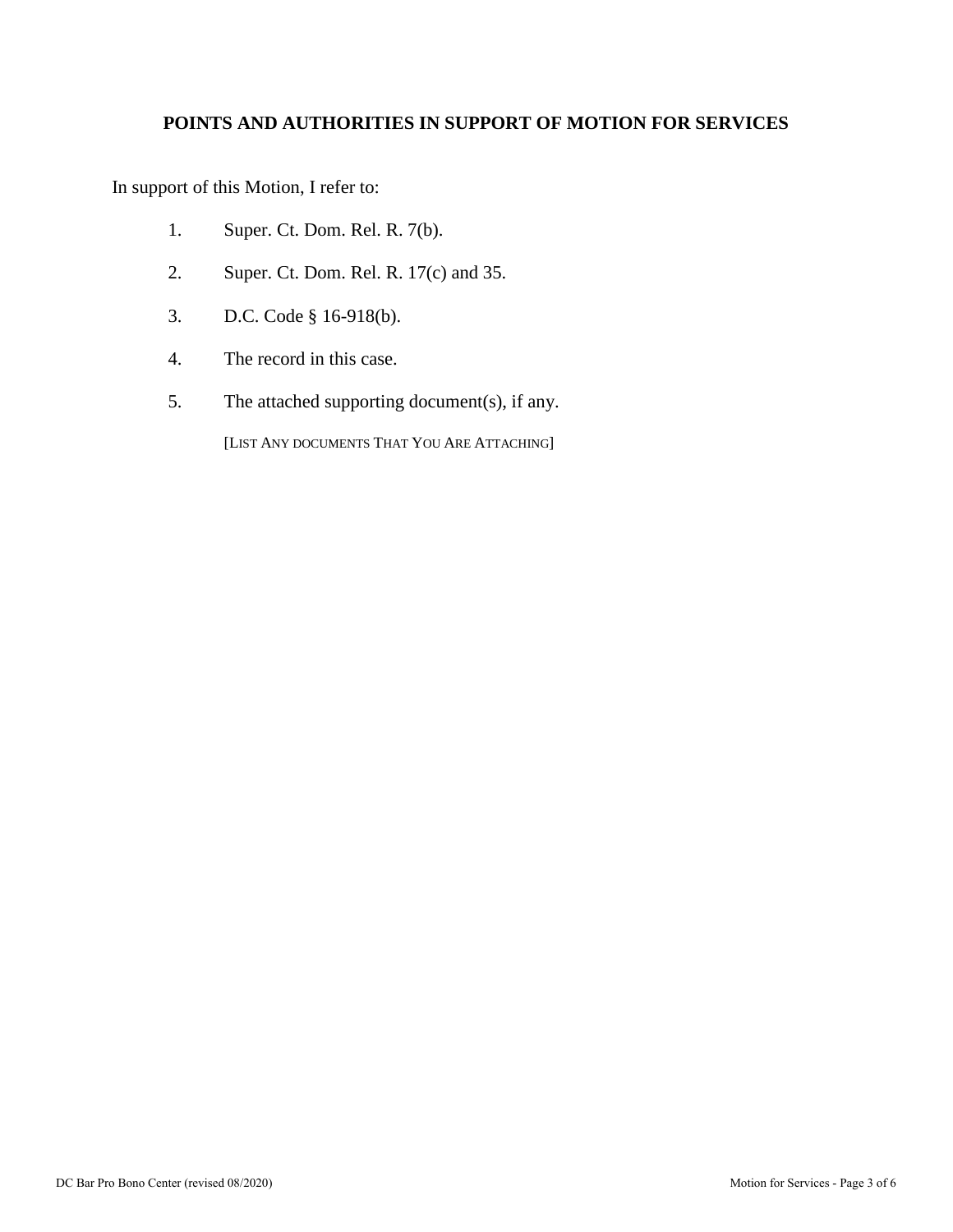#### **SUPERIOR COURT OF THE DISTRICT OF COLUMBIA FAMILY COURT Domestic Relations Branch**

PRINT PLAINTIFF'S NAME

\_\_\_\_\_\_\_\_\_\_ DRB \_\_\_\_\_\_\_\_\_\_

PLAINTIFF,

\_\_\_\_\_\_\_\_\_\_\_\_\_\_\_\_\_\_\_\_\_\_\_\_\_\_\_\_\_\_\_\_\_\_\_\_

\_\_\_\_\_\_\_\_\_\_\_\_\_\_\_\_\_\_\_\_\_\_\_\_\_\_\_\_\_\_\_\_\_\_\_\_

JUDGE: \_\_\_\_\_\_\_\_\_\_\_\_\_\_\_\_\_\_

v.

PRINT DEFENDANT'S NAME

DEFENDANT.

# **RULE 5 PROOF OF SERVICE FORM**

**IF YOU HAVE ALREADY SERVED THE OTHER PARTY WITH A COPY OF YOUR PAPERS**, YOU CAN FILL OUT AND FILE THIS **PROOF OF SERVICE FORM** AT THE SAME TIME THAT YOU FILE YOUR PAPERS.

**IF YOU HAVE NOT ALREADY SERVED THE OTHER PARTY WITH A COPY OF YOUR PAPERS**, YOU MUST FILL OUT AND FILE THIS **PROOF OF SERVICE FORM** AFTER YOU SERVE THE OTHER PARTY.

**IF THE OTHER PARTY HAS A LAWYER IN THIS CASE, YOU MUST SERVE A COPY OF THE PAPERS TO THE LAWYER. IF THE OTHER PARTY DOES NOT HAVE A LAWYER, A COPY OF THE PAPERS SHOULD BE SERVED DIRECTLY TO THE OTHER PARTY.** 

|                                                                               |                                      |                             | to:                                                                                                               |
|-------------------------------------------------------------------------------|--------------------------------------|-----------------------------|-------------------------------------------------------------------------------------------------------------------|
| <b>DATE OF SERVICE</b>                                                        |                                      |                             |                                                                                                                   |
|                                                                               |                                      | $NAME(S)$ OF PLEADING $(S)$ |                                                                                                                   |
| The other party, $\frac{1}{\sqrt{1-\frac{1}{2}}}\left\{1-\frac{1}{2}\right\}$ | $\mathbf{or}$<br>NAME OF OTHER PARTY |                             |                                                                                                                   |
|                                                                               | <b>NAME OF ATTORNEY</b>              |                             | who represents $\frac{1}{\sqrt{1-\frac{1}{2}}}\left[\frac{1}{\sqrt{1-\frac{1}{2}}}\right]$<br>NAME OF OTHER PARTY |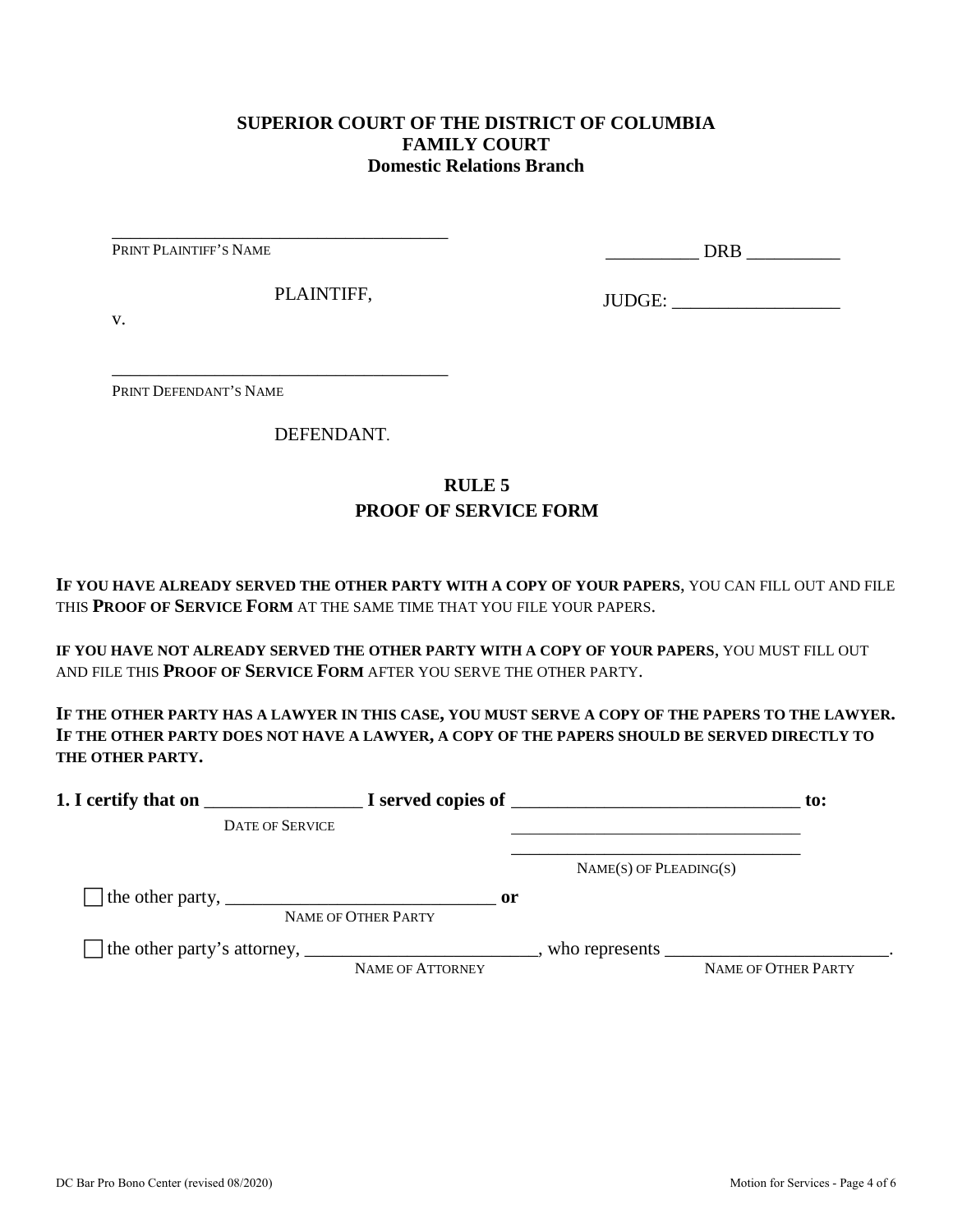#### **2. I delivered copies of the papers by:** [CHECK ONE]

**handing them to the other party**.

 **sending them to the other party by first class mail** to the other party's last known address: \_\_\_\_\_\_\_\_\_\_\_\_\_\_\_\_\_\_\_\_\_\_\_\_\_\_\_\_\_\_\_\_\_\_\_\_\_\_\_\_\_\_\_\_\_\_\_\_\_\_\_\_\_\_\_\_\_\_\_\_\_\_\_\_\_\_\_.

ADDRESS WHERE THE PAPERS WERE SENT **leaving them with a person of suitable age and discretion** who lived with the other party at: \_\_\_\_\_\_\_\_\_\_\_\_\_\_\_\_\_\_\_\_\_\_\_\_\_\_\_\_\_\_\_\_\_\_\_\_\_\_\_\_\_\_\_\_\_\_\_\_\_\_\_\_\_\_\_\_\_\_\_\_\_\_\_\_\_\_\_. ADDRESS OR DESCRIPTION OF PLACE WHERE PAPERS WERE SERVED This place is the other party's  $\Box$  TEMPORARY RESIDENCE. PERMANENT RESIDENCE. OTHER: \_\_\_\_\_\_\_\_\_\_\_\_\_\_\_\_\_\_\_\_\_\_\_\_\_\_\_\_\_\_\_\_\_. SPECIFY OTHER TYPE OF RESIDENCE I state the following about the person I gave the papers to (PROVIDE AS MANY DETAILS AS POSSIBLE): Their name: Their approximate age: \_\_\_\_\_\_\_\_\_\_\_\_\_\_\_\_. Their relationship to the other party is: Spouse/partner Family member (specify): \_\_\_\_\_\_\_\_\_\_\_\_\_\_\_\_\_\_\_\_\_  $\Box$  Roommate  $\Box$  Other: **leaving them at the other party's attorney's office** with the attorney, a clerk or other person in charge: \_\_\_\_\_\_\_\_\_\_\_\_\_\_\_\_\_\_\_\_\_\_\_\_\_\_\_\_\_\_\_\_\_\_\_\_\_\_\_\_\_\_\_\_\_\_\_\_\_\_\_\_\_\_\_\_\_\_\_\_\_\_\_\_ PRINT NAME OF PERSON SERVED WITH PAPERS \_\_\_\_\_\_\_\_\_\_\_\_\_\_\_\_\_\_\_\_\_ TITLE OF PERSON SERVED \_\_\_\_\_\_\_\_\_\_\_\_\_\_\_\_\_\_\_\_\_\_\_\_\_\_\_\_\_\_\_\_\_\_\_\_\_\_\_\_\_\_\_\_\_\_\_\_\_\_\_\_\_\_\_\_\_\_\_\_\_\_\_\_ STREET ADDRESS CITY, STATE AND ZIP CODE **sending them electronically** through CaseFileXpress or some other electronic way agreed to by the other party in writing: \_\_\_\_\_\_\_\_\_\_\_\_\_\_\_\_\_\_\_\_\_\_\_\_\_\_\_\_\_\_\_\_\_\_\_\_\_\_\_\_\_\_\_\_\_\_\_\_\_\_\_\_\_\_\_\_\_\_\_\_\_\_\_\_ EMAIL ADDRESS OF OTHER PARTY (IF USED) \_\_\_\_\_\_\_\_\_\_\_\_\_\_\_\_\_\_\_\_\_\_\_\_\_\_\_\_\_\_\_\_\_\_\_\_\_\_\_\_\_\_\_\_\_\_\_\_\_\_\_\_\_\_\_\_\_\_\_\_\_\_\_\_ ELECTRONIC MEANS USED (FOR EXAMPLE: EMAIL, CASEFILEXPRESS)

\_\_\_\_\_\_\_\_\_\_\_\_\_\_\_\_\_\_\_\_\_\_\_\_\_\_\_\_\_\_\_\_\_\_\_\_\_\_\_\_\_\_\_\_\_\_\_\_\_\_\_\_\_\_\_\_\_\_\_\_\_\_\_\_\_\_\_\_\_ SPECIFY HOW SERVICE WAS COMPLETED

 $\Box$  **some other way** agreed to by the other party in writing: